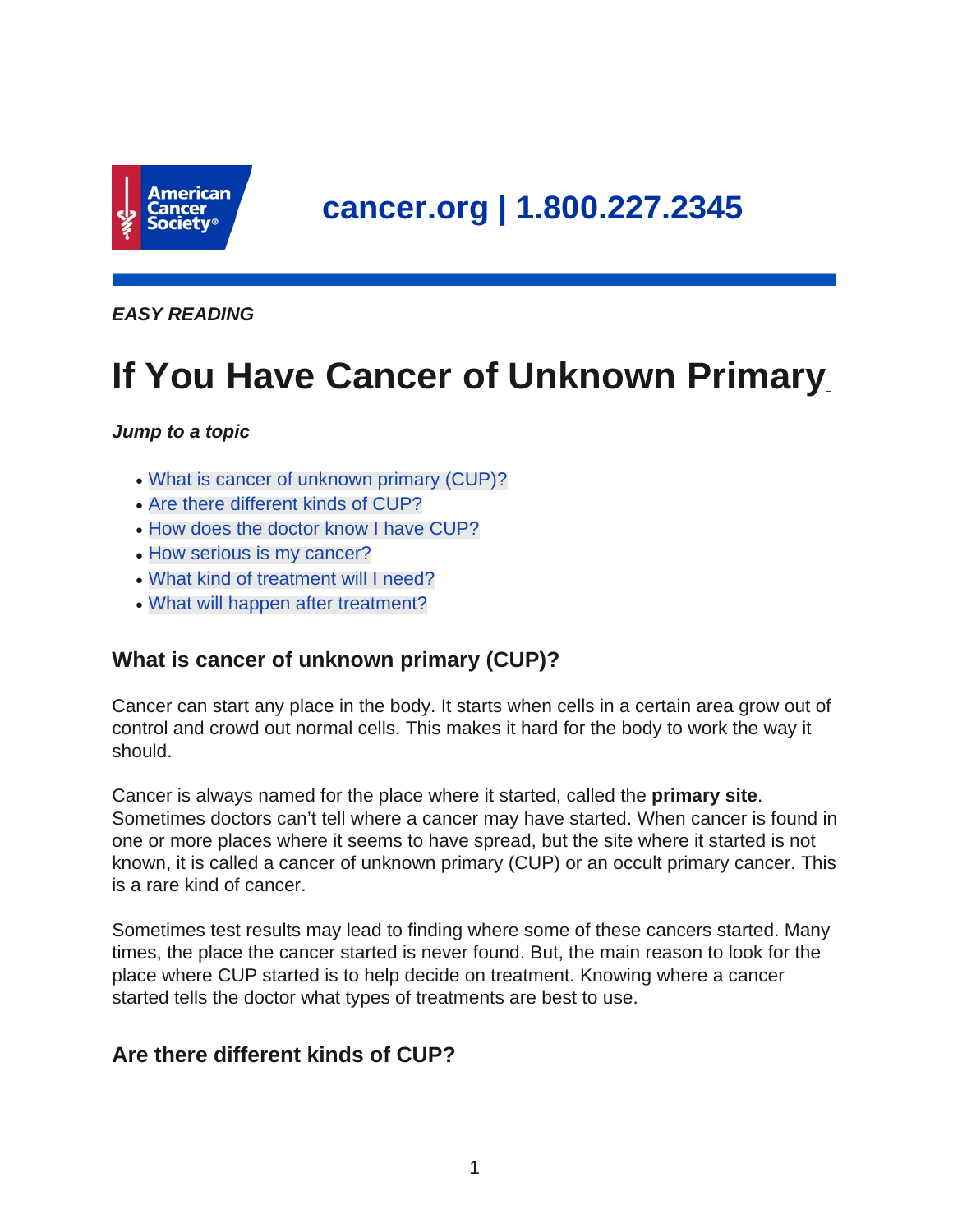Even when doctors don't know where the cancer started, they do their best to **classify** the type of cancer. They do this by looking at the cancer cells under a microscope in the lab. This can help them know the best treatment to offer.

The kind of cancer cells in a CUP can vary.

- One type is called adenocarcinoma (AD-no-KAR-suh-NO-muh).
- Another kind is squamous cell carcinoma (skway-mus sell car-sin-O-mah).

Your doctor can tell you more about the type you have.

#### **Questions to ask the doctor**

- Why do you think I have cancer?
- Is there a chance I don't have cancer?
- Would you please write down the kind of cancer you think I might have?
- What will happen next?

# **How does the doctor know I have CUP?**

#### **Tests that may be done**

The symptoms of CUP can be different and depend on what organs it has spread to. Some abnormal things you might want to have checked out are:

- a lump on your skin
- a lump in your neck, under your arms, or in your groin area
- a feeling of fullness in your belly
- shortness of breath
- pain in the chest or belly
- pain in your bones.

Your doctor can help find the reason for these symptoms by asking you questions about your health and physically examining you. The doctor might order blood tests and possibly imaging tests. Here are some of the tests you may need:

**Lab tests**: Lab tests offer details about your health. They can be used to find problems and guide treatment.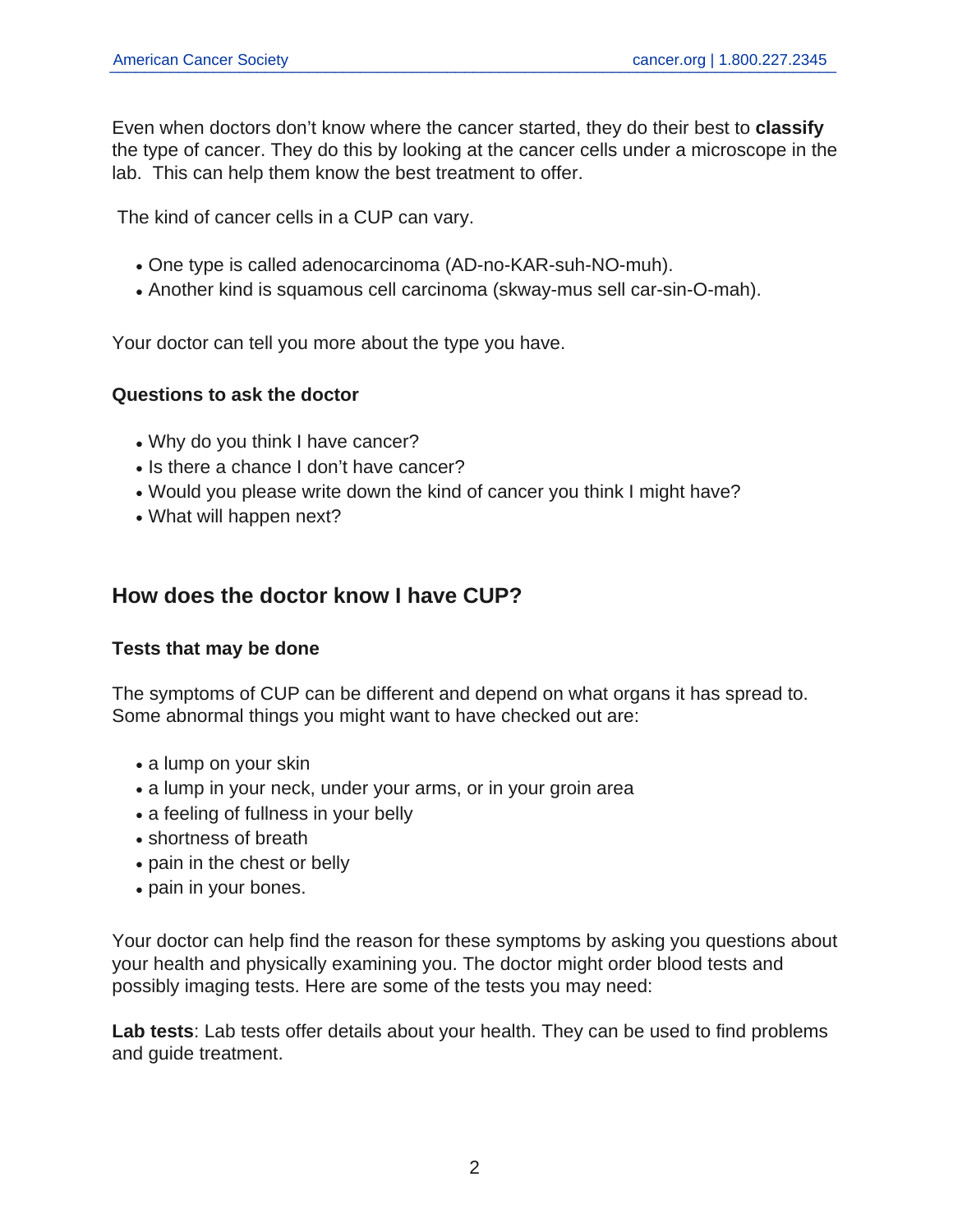**CT** or **CAT scan:** Uses x-rays to take detailed pictures of your insides. This can show the size of the cancer and its spread.

**MRI scan:** Uses radio waves and strong magnets instead of x-rays to make detailed pictures. This test can show more about the size of the cancer and its spread.

**PET scan:** Uses a special kind of sugar that can be seen inside your body with a special camera. If there is cancer, this sugar shows up as "hot spots" where the cancer is found. This test can help show if the cancer has spread.

**Biopsy:** In a biopsy, the doctor takes out a small piece of tissue where the cancer seems to be. The tissue is checked for cancer cells. A biopsy is the only way to tell for sure if you have cancer.

#### **Questions to ask the doctor**

- What tests will I need to have?
- Who will do these tests?
- Where will they be done?
- Who can explain them to me?
- How and when will I get the results?
- Who will explain the results to me?
- What do I need to do next?

## **How serious is my cancer?**

The doctor will want to try to find out where the cancer started and how far it has spread. This is called **staging**. The stage describes the growth or spread of the cancer through the body. You might have heard other people say that their cancer was stage 1 or stage 2. Your doctor will want to find out the stage of your CUP to help decide what type of treatment is best for you.

Since it is not known where the cancer started, it is difficult to stage CUP. Because of this, **all CUPs are at least a stage 2, and most of them are stage 3 or 4.**

#### **Questions to ask the doctor**

- Do you know the stage of the cancer?
- If not, how and when will you find out the stage of the cancer?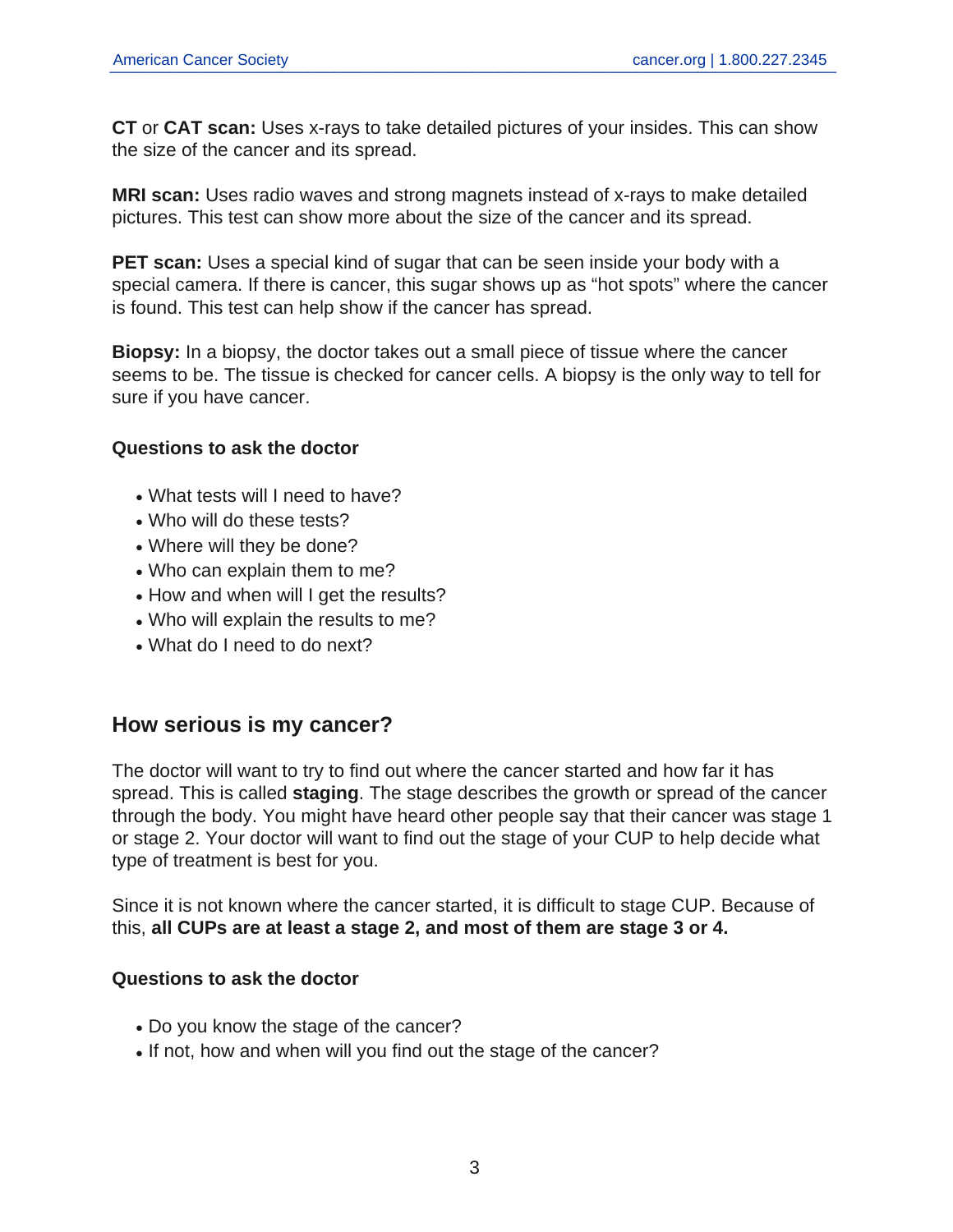- Would you explain to me what my cancer's stage means?
- Based on the stage of the cancer, how long do you think I'll live?
- What will happen next?

## **What kind of treatment will I need?**

There are many ways to treat cancer. Treatment for CUP may include:

- [Surgery](https://www.cancer.org/cancer/cancer-unknown-primary/treating/surgery.html)<sup>1</sup>
- $\cdot$  [Radiation](https://www.cancer.org/cancer/cancer-unknown-primary/treating/radiation.html)<sup>2</sup>
- $\cdot$  [Chemo](https://www.cancer.org/cancer/cancer-unknown-primary/treating/chemotherapy.html)<sup>3</sup>
- $\bullet$  [Hormone therapy](https://www.cancer.org/cancer/cancer-unknown-primary/treating/hormone-therapy.html)<sup>4</sup>
- [Targeted therapy](https://www.cancer.org/cancer/cancer-unknown-primary/treating/targeted-therapy.html)<sup>5</sup>
- [Other drugs](https://www.cancer.org/cancer/cancer-unknown-primary/treating/other-drugs.html)<sup>6</sup>

## **Surgery**

Surgery may be part of the treatment for CUP if it can be done. There are different kinds of surgery. The type that's best for you depends on the kind of cancer, how big it is, and where it is. Ask your doctor what kind of surgery you will have and what to expect.

#### **Side effects of surgery**

Any type of surgery can have risks and side effects. Be sure to ask the doctor what you can expect. If you have problems, let your doctors know. Doctors who treat people with CUP should be able to help you with any problems that come up.

#### **Radiation**

Radiation uses high-energy rays (like x-rays) to kill cancer cells. It can be aimed at the cancer from a machine outside the body. This is called external beam radiation.

#### **Side effects of radiation treatments**

If your doctor suggests radiation treatment, talk about what side effects might happen. Side effects depend on the type of radiation that's used. The most common side effects of radiation are: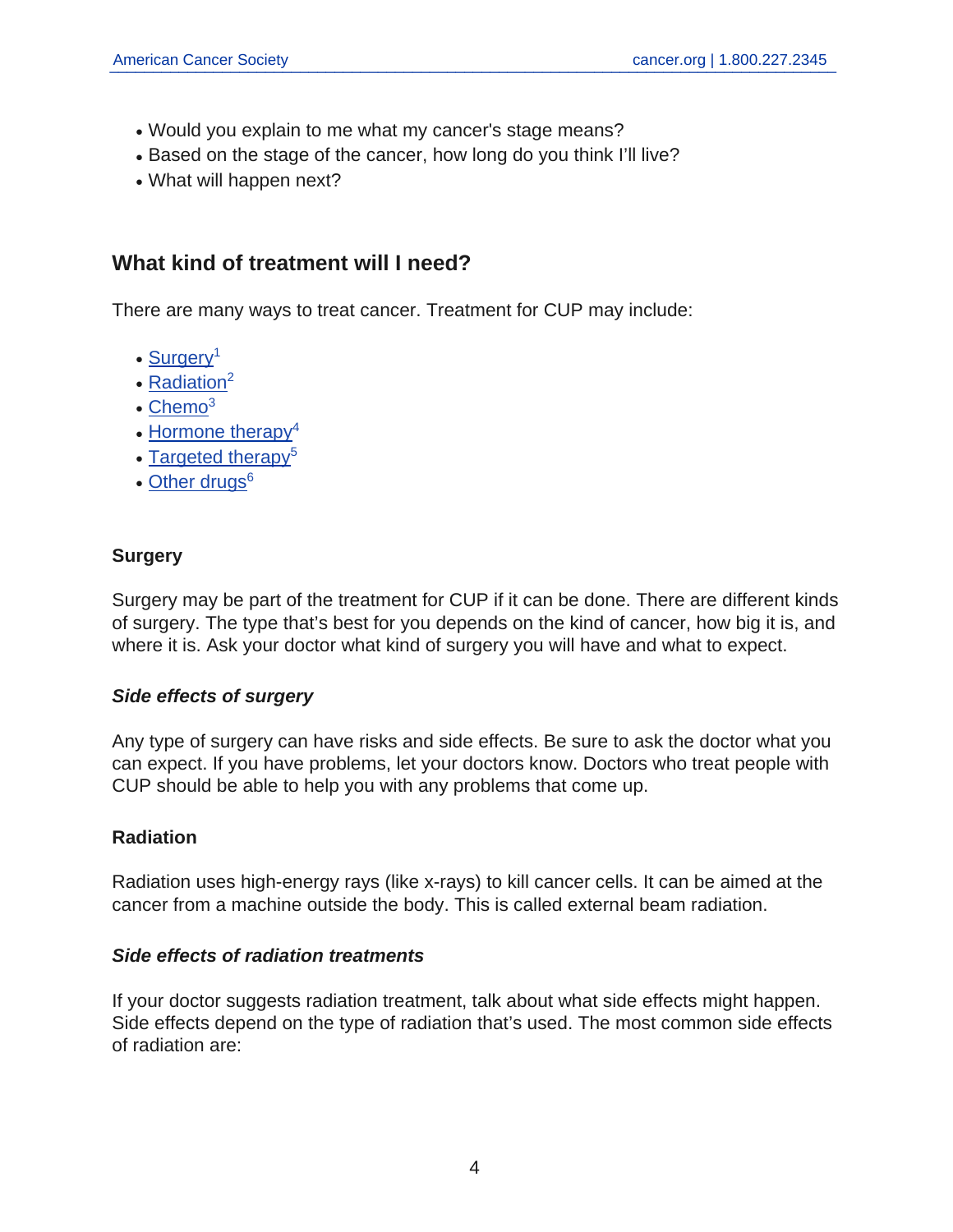- Skin changes where the radiation is given
- Feeling very tired
- Nausea and vomiting
- Diarrhea

Most side effects get better after treatment ends. Some might last longer. Talk to your cancer care team about what you can expect.

#### **Chemo**

Chemo is the short word for chemotherapy – the use of drugs to fight cancer. The drugs may be given into a vein or taken as pills. These drugs go into the blood and spread through the body. Chemo is given in cycles or rounds. Each round of treatment is followed by a break. Most of the time, 2 or more chemo drugs are given. Treatment often lasts for many months. Chemo can be given before or after surgery. It can also be given together with radiation. Ask your doctor what to expect.

#### **Side effects of chemo**

Chemo can make you feel very tired, sick to your stomach, have diarrhea, mouth sores, and cause your hair to fall out. But these problems go away after treatment ends. There are ways to treat most chemo side effects. If you have side effects, be sure to talk to your cancer care team so they can help.

## **Targeted therapy**

Targeted therapy drugs are newer treatments that may be used for some types of CUP. These drugs affect mainly cancer cells and not normal cells in the body. They may work even if other treatment doesn't. These drugs have side effects different from chemo and they are often not as bad.

## **Other drugs**

Immunotherapy is treatment that boosts the immune system or uses man-made parts of the immune system to help fight off or kill cancer cells. (The immune system is how the body resists and fights germs and some kinds of cancer.) These drugs may be given into a vein or as a shot under the skin.

#### **Side effects of immunotherapy**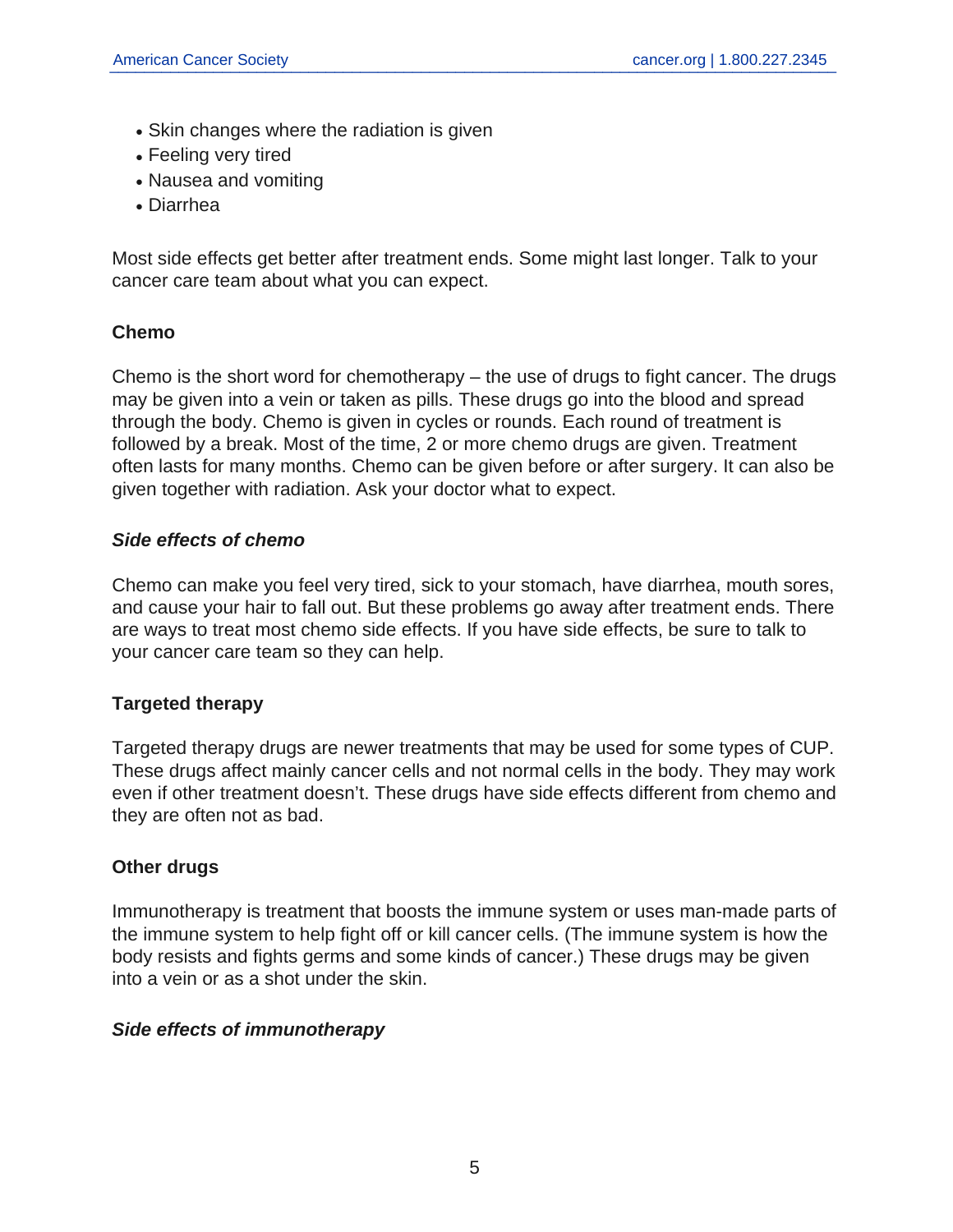**Immunotherapy effects depend on which drug is used. These drugs can often make you feel tired, sick to your stomach, and can cause fever, chills, and rashes. Most of these problems go away after treatment ends. There are ways to treat most of the side effects caused by immunotherapy. If you have side effects, talk to your cancer care team so they can help.**

#### **Clinical trials**

Clinical trials are research studies that test new drugs or other treatments in people. They compare standard treatments with others that may be better. Clinical trials are one way to get the newest cancer treatment. They are the best way for doctors to find better ways to treat cancer. If your doctor can find one that's studying the kind of cancer you have, it's up to you whether to take part. And if you do sign up for a clinical trial, you can always stop at any time. Clinical trials are one way to get the newest cancer treatment.

If you would like to be in a clinical trial, start by asking your doctor if your clinic or hospital takes part in clinical trials.

#### **What about other treatments that I hear about?**

When you have cancer you might hear about other ways to treat the cancer or treat your symptoms. These may not always be standard medical treatments. These treatments may be vitamins, herbs, special diets, and other things. You may wonder about these treatments.

Some of these are known to help, but many have not been tested. Some have been shown not to help. A few have even been found to be harmful. Talk to your doctor about anything you're thinking about using, whether it's a vitamin, a diet, or anything else.

#### **Questions to ask the doctor**

- What treatment do you think is best for me?
- What's the goal of this treatment? Do you think it could cure the cancer?
- Will treatment include surgery? If so, who will do the surgery?
- What will the surgery be like?
- Will I need other types of treatment, too?
- What's the goal of these treatments?
- What side effects could I have from these treatments?
- What can I do about side effects that I might have?
- Is there a clinical trial that might be right for me?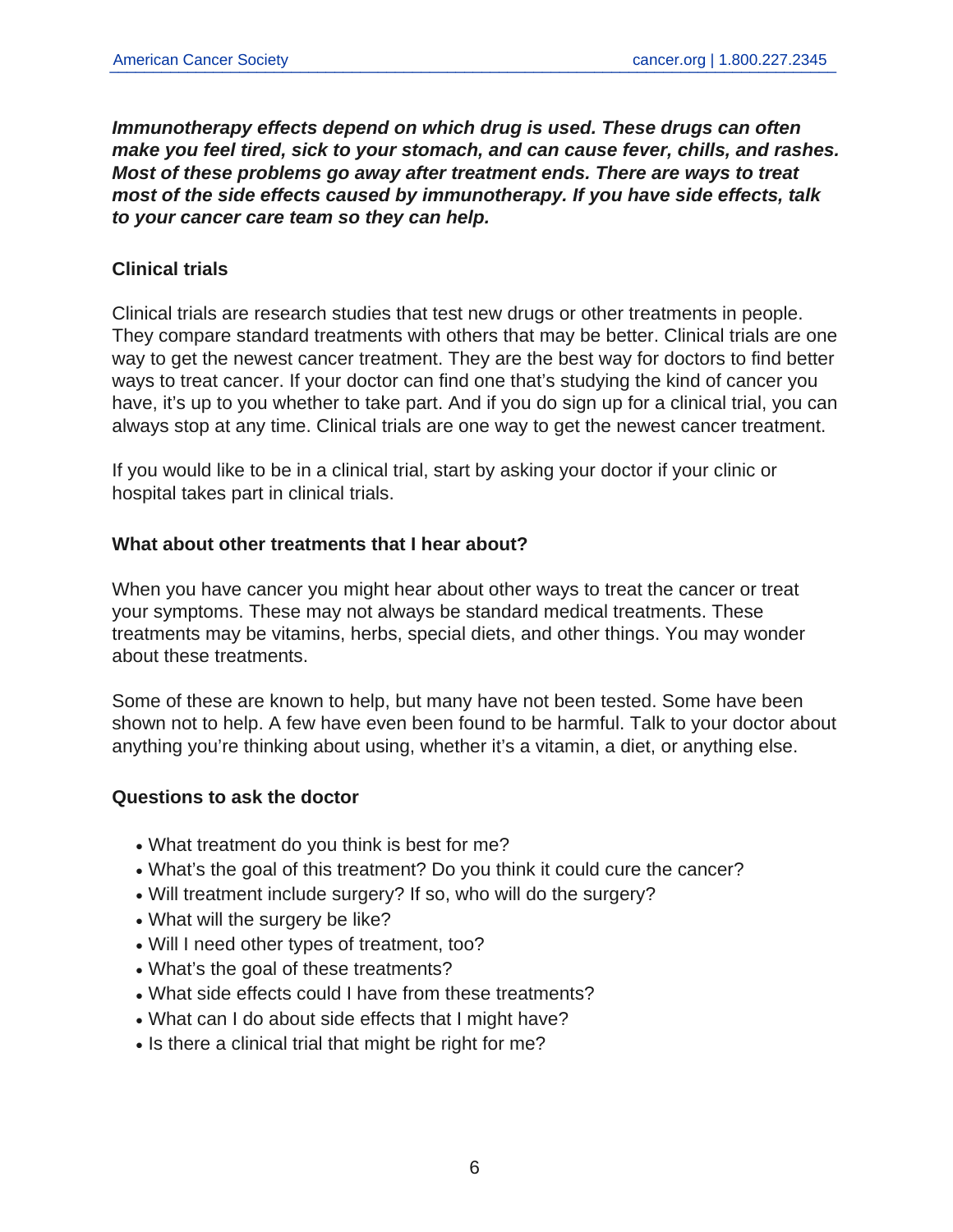- What about special vitamins or diets that friends tell me about? How will I know if they are safe?
- How soon do I need to start treatment?
- What should I do to be ready for treatment?
- Is there anything I can do to help the treatment work better?
- What's the next step?

## **What will happen after treatment?**

You'll be glad when treatment is over. For years after treatment ends, you will see your cancer doctor. Be sure to go to all of the follow-up visits. During these visits, they will ask about symptoms and examine you. Lab tests, imaging tests, and endoscopy may be done depending on your symptoms. Follow-up is needed to watch for treatment side effects and to check for cancer that has come back or spread.

At first, your visits may be every 3 to 6 months. Then, the longer you're cancer-free, the less often the visits are needed. After 5 years, they may happen once a year.

Having cancer and dealing with treatment can be hard, but it can also be a time to look at your life in new ways. You might be thinking about how to improve your health. Call us at 1-800-227-2345 or talk to your cancer care team to find out what you can do to feel better.

You can't change the fact that you have cancer. What you can change is how you live the rest of your life – making healthy choices and feeling as good as you can.

# **Hyperlinks**

- 1. [www.cancer.org/cancer/cancer-unknown-primary/treating/surgery.html](https://www.cancer.org/cancer/cancer-unknown-primary/treating/surgery.html)
- 2. [www.cancer.org/cancer/cancer-unknown-primary/treating/radiation.html](https://www.cancer.org/cancer/cancer-unknown-primary/treating/radiation.html)
- 3. [www.cancer.org/cancer/cancer-unknown-primary/treating/chemotherapy.html](https://www.cancer.org/cancer/cancer-unknown-primary/treating/chemotherapy.html)
- 4. [www.cancer.org/cancer/cancer-unknown-primary/treating/hormone-therapy.html](https://www.cancer.org/cancer/cancer-unknown-primary/treating/hormone-therapy.html)
- 5. [www.cancer.org/cancer/cancer-unknown-primary/treating/targeted-therapy.html](https://www.cancer.org/cancer/cancer-unknown-primary/treating/targeted-therapy.html)
- 6. [www.cancer.org/cancer/cancer-unknown-primary/treating/other-drugs.html](https://www.cancer.org/cancer/cancer-unknown-primary/treating/other-drugs.html)
- 7. [www.cancer.org](https://www.cancer.org)

**Words to know**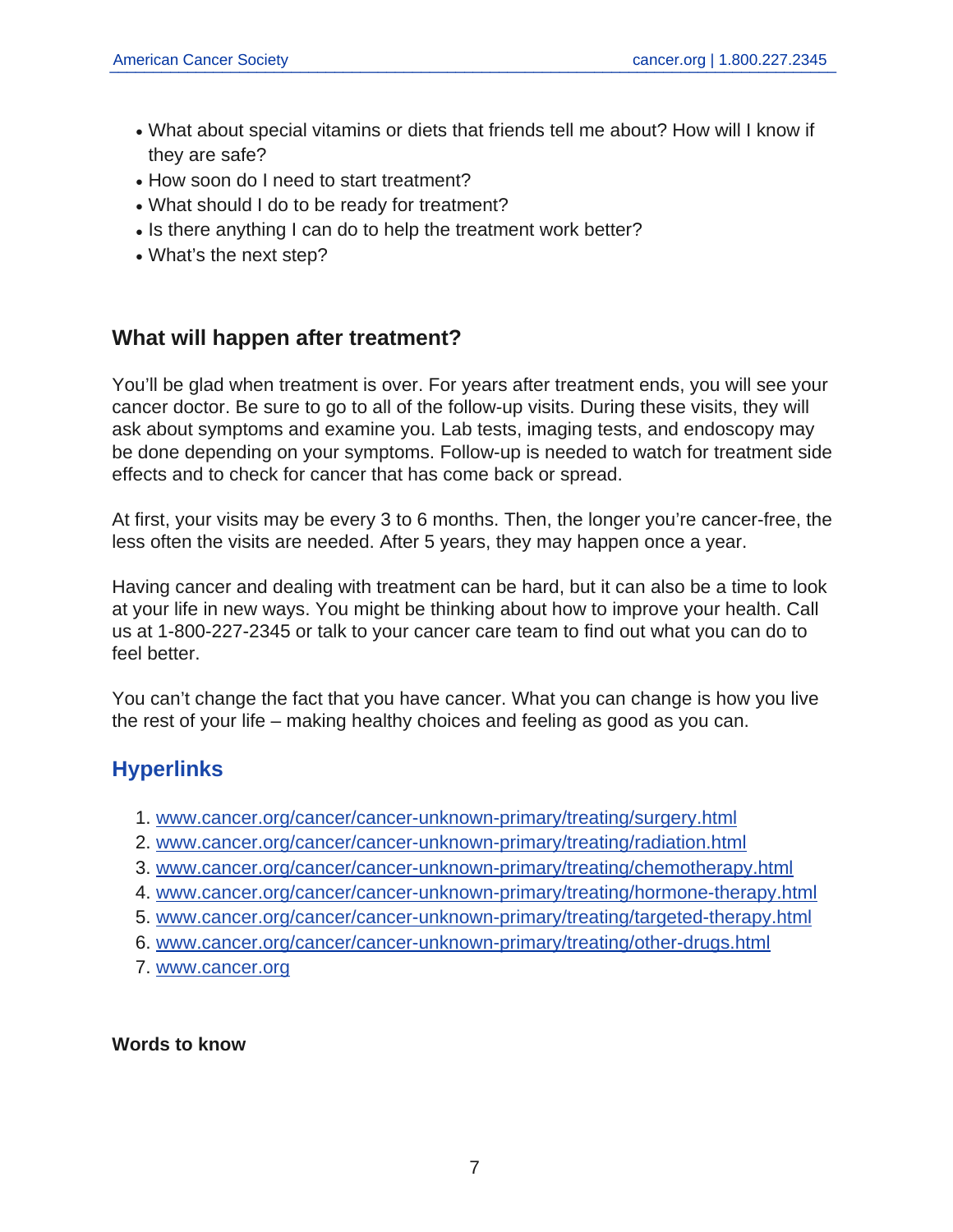**Adenocarcinoma** (AD-no-KAR-suh-NO-muh or AD-uh-no-KAR-suh-NO-muh): Cancer that starts in the gland cells that line certain organs and make and release substances into the body, such as mucus, digestive juices, or other fluids.

**Advanced cancer:** A general term describing stages of cancer in which the disease has spread to other parts of the body.

**Biopsy** (BY-op-see): Taking out a small piece of tissue to see if there are cancer cells in it.

**Carcinoma** (CAR-sin-O-muh): Cancer that starts in the lining layer of organs. Most cancers are carcinomas. **Lymph nodes** (limf nodes): Small, bean-shaped sacs of immune system tissue found all over the body and connected by lymph vessels; also called lymph glands.

**Metastasis** (muh-TAS-tuh-sis): Cancer cells that have spread from where they started to other places in the body.

**Occult** [uh-kult or o-kult]: Hidden or concealed. Cancers of unknown primary might be called occult tumors because it's not known where they started.

**Primary site:** The place where cancer begins. In cancers of unknown primary, this is unknown.

## **How can I learn more?**

We have a lot more information for you. You can find it online at www.cancer.org [\(www.cancer.org\)](https://www.cancer.org)<sup>7</sup>. Or, you can call our toll-free number at 1-800-227-2345 to talk to one of our cancer information specialists.

Last Revised: March 9, 2018

## **Written by**

The American Cancer Society medical and editorial content team [\(www.cancer.org/cancer/acs-medical-content-and-news-staff.html\)](https://www.cancer.org/cancer/acs-medical-content-and-news-staff.html)

Our team is made up of doctors and oncology certified nurses with deep knowledge of